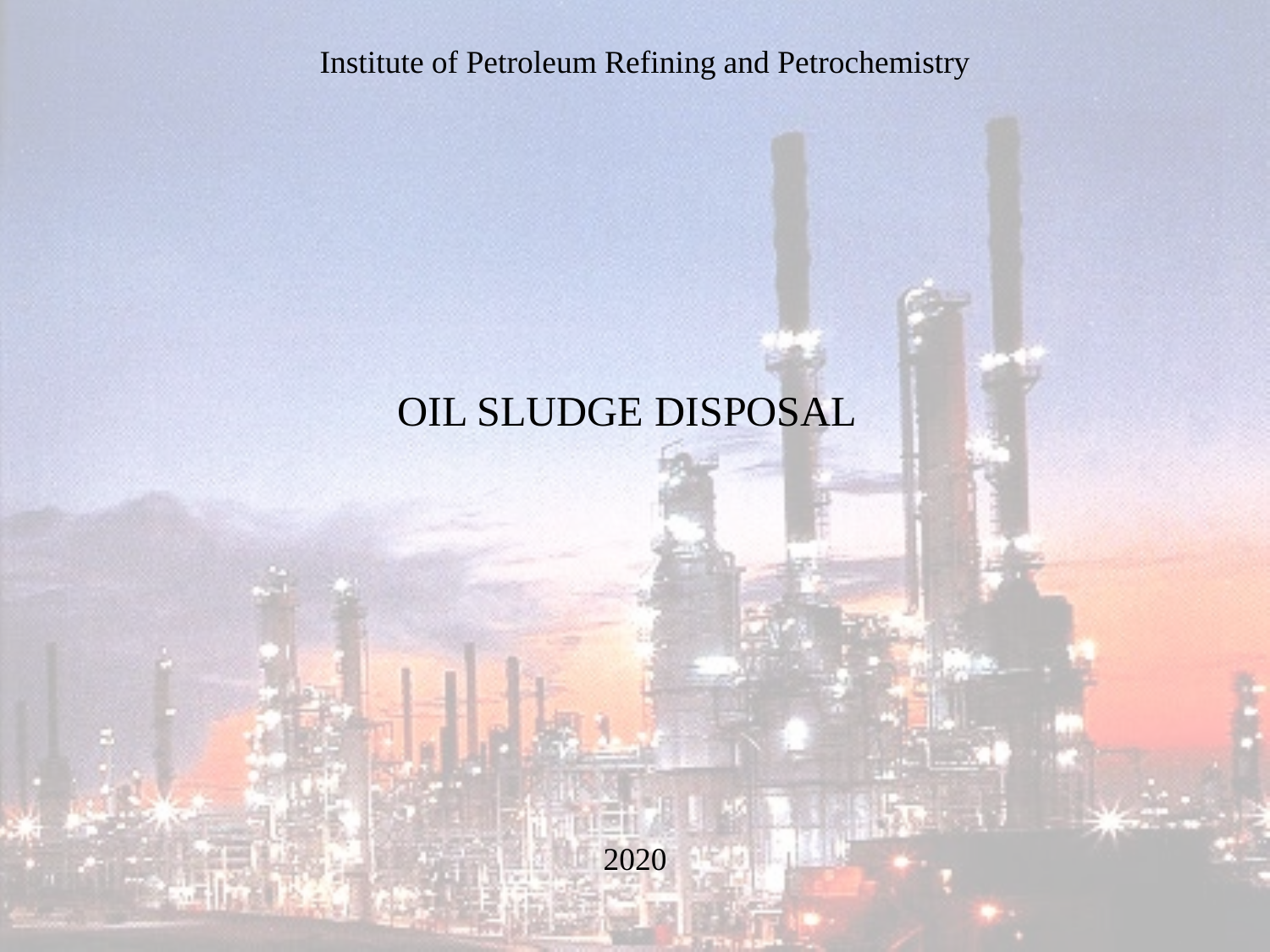- development and integration of new processes in the field of waste recycling and disposal, industrial gas emission and waste water treatment, and oilcontaminated soil remediation
- detail design, equipment supply, and turn-key construction of mechanical, physical and chemical and biological treatment facilities, waste recycling and disposal units, gas emission treatment units, industrial waste and solid waste landfills for oil-producing and oil-refining facilities, fuel and energy complexes, mining plants and smelters, and housing and utilities sector
- development of regulatory documents (maximum permissible emission, maximum permissible discharge, draft waste generation standards and waste disposal limits, calculation of water consumption and discharge rates, etc.)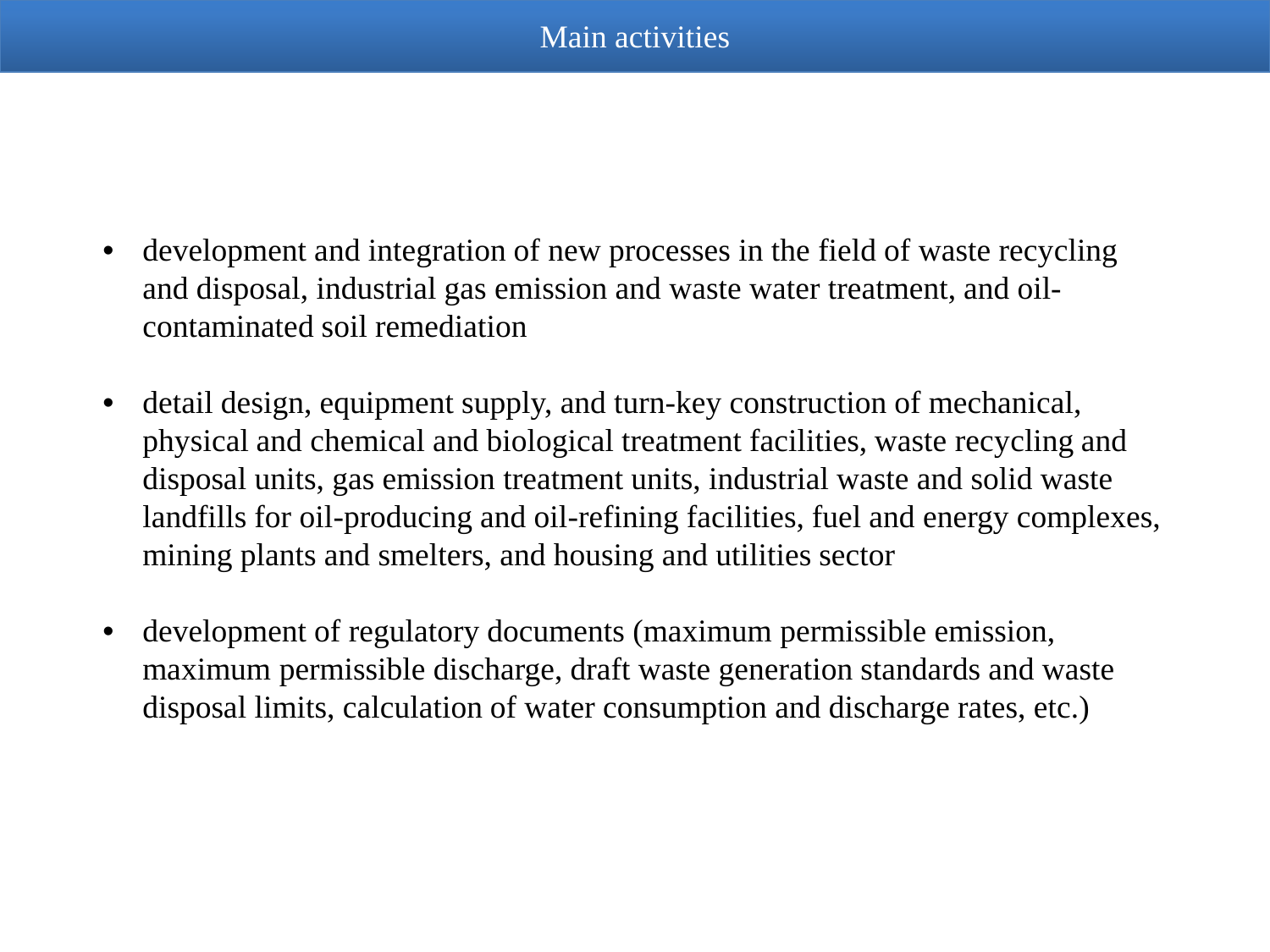- Liquid oily waste
- Bottom sediments
- Surplus activated sludge at biological treatment plants
- Post-centrifugation cake
- Contaminated soil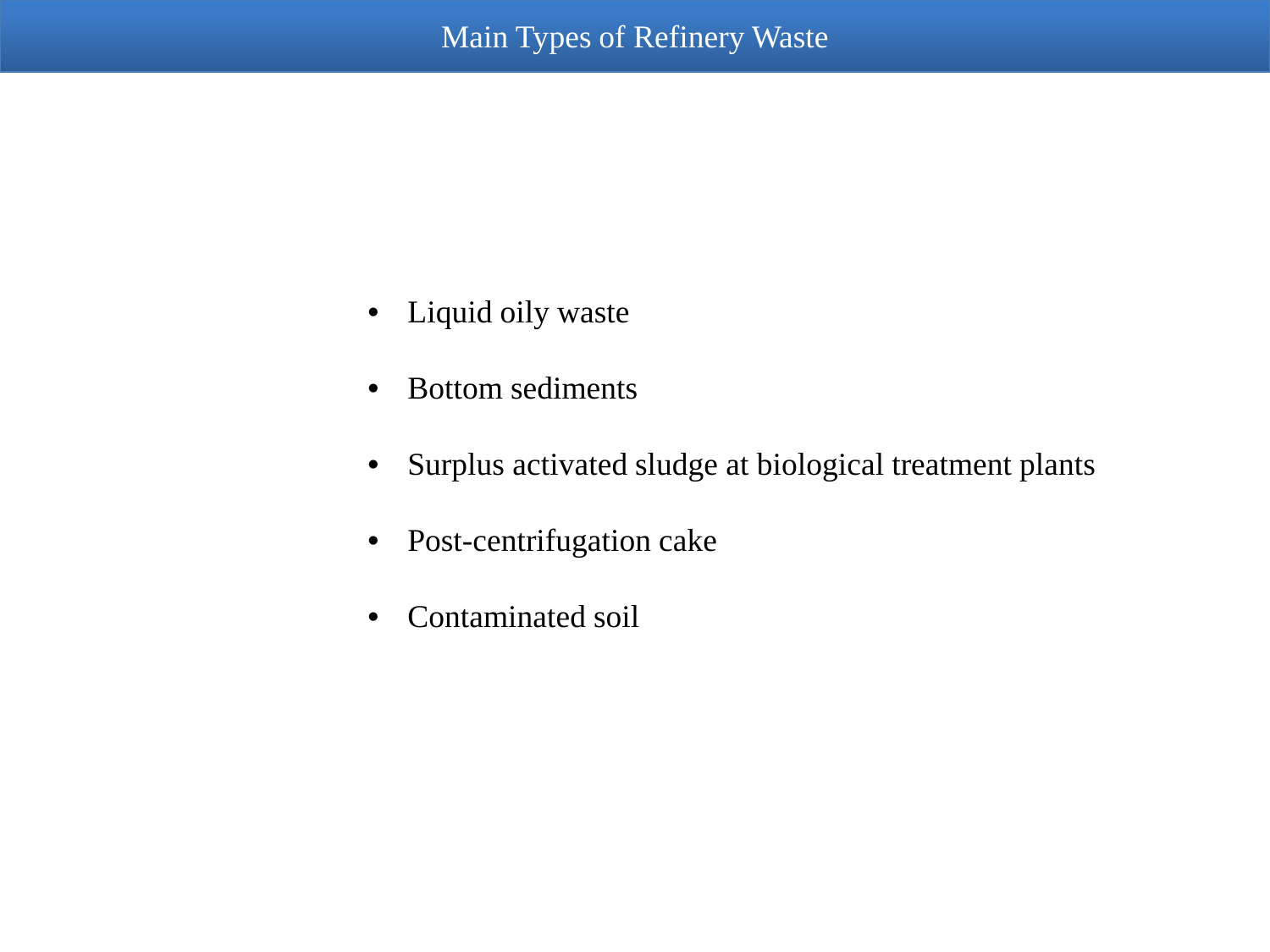- Oil sludge gathering and pumping unit
- Sludge tanks
- Heat exchangers
- 3-Phase centrifuges
- Accumulation tanks for water-free oil products
- Reagent dosing station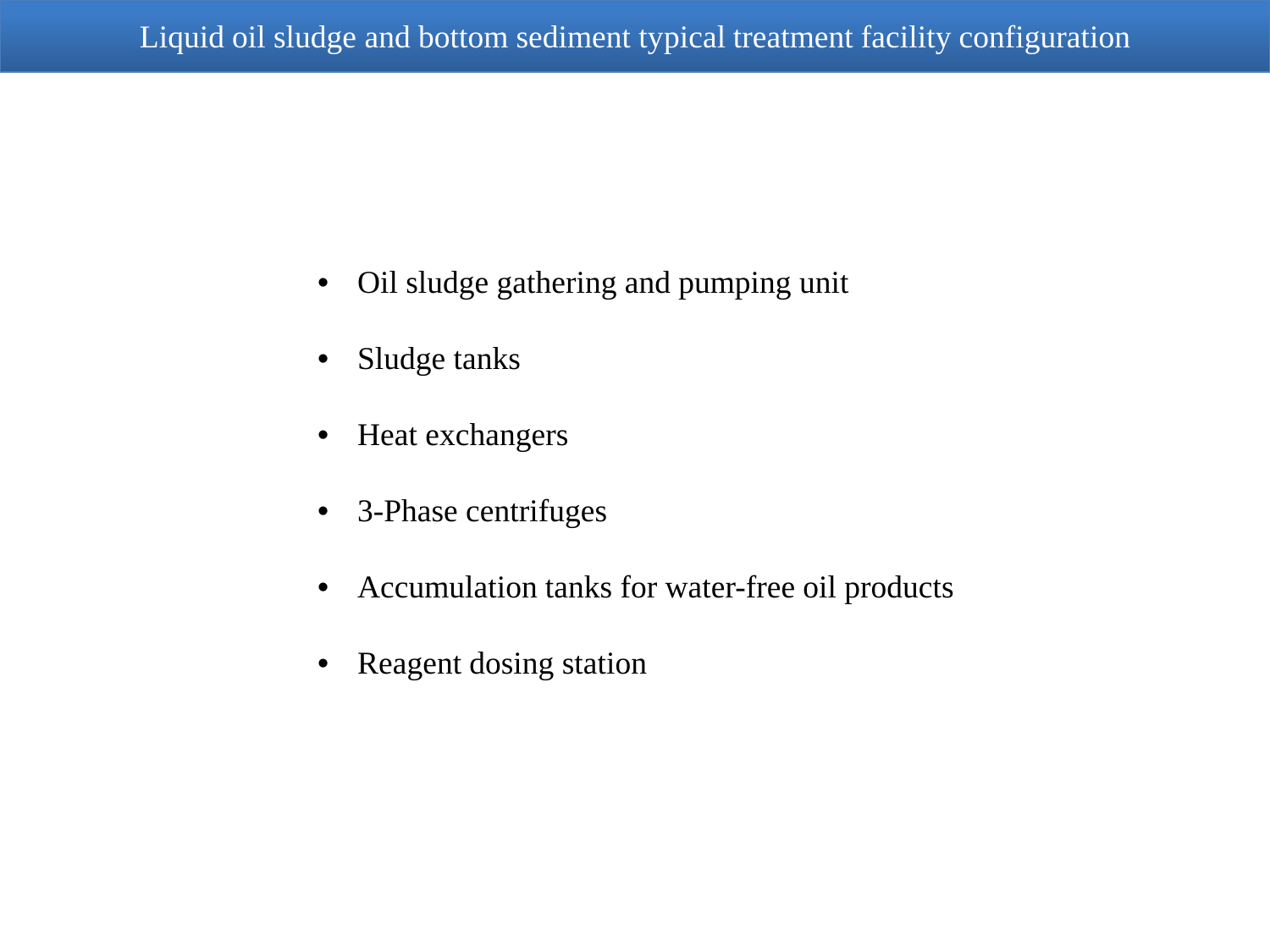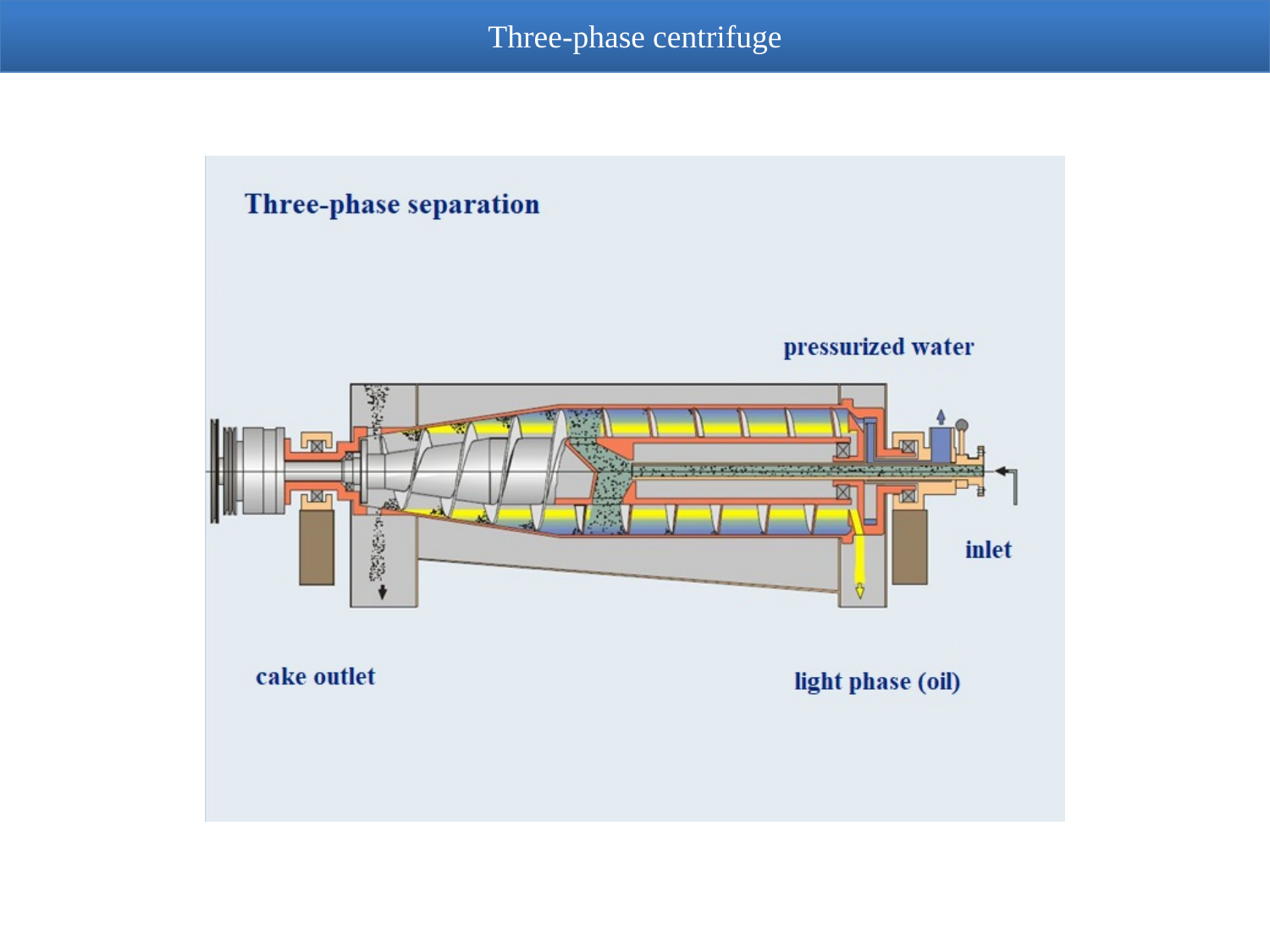## Typical separation

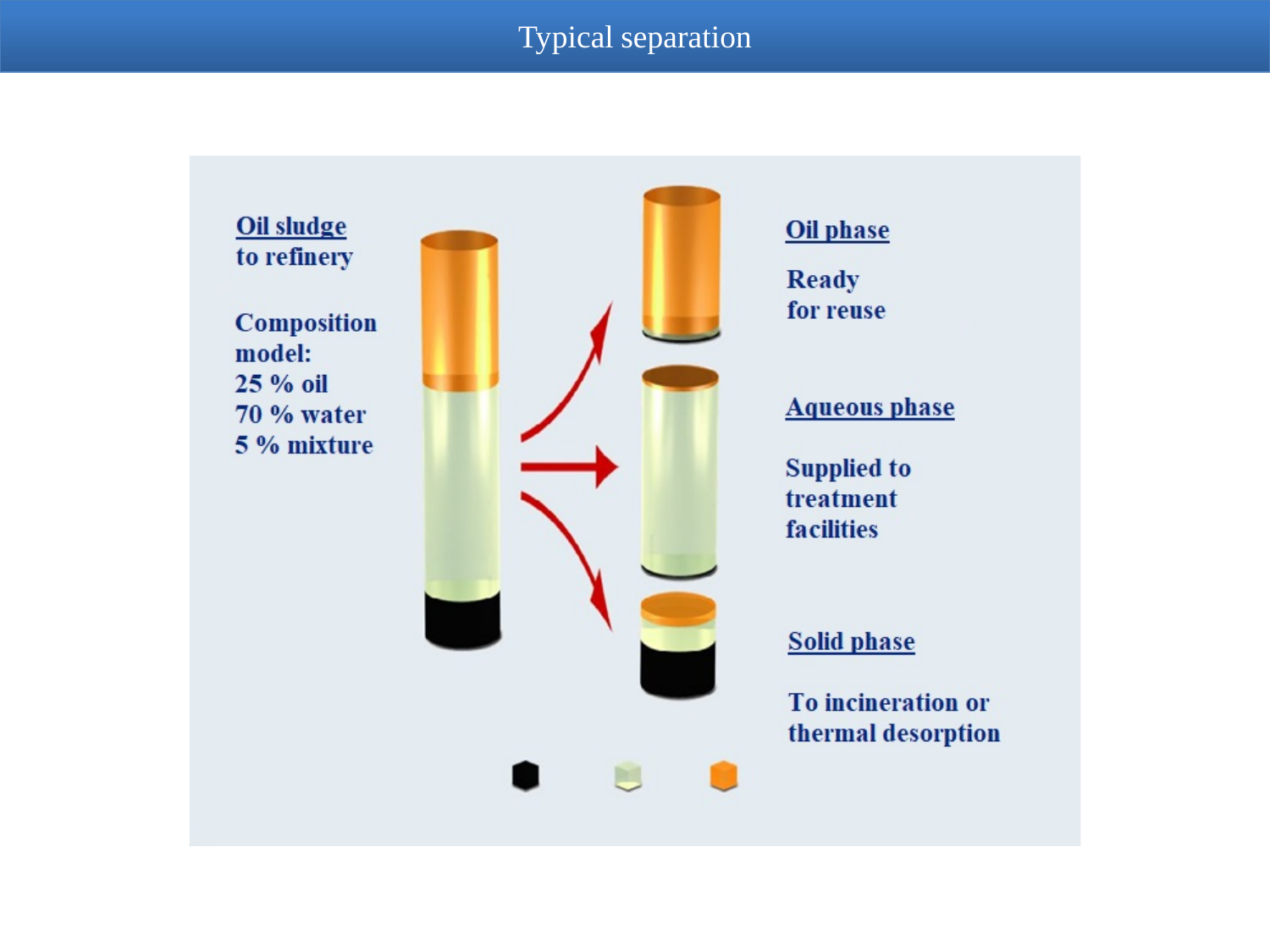

Equipment:

- 1 sludge collector; 2 oil skimmer; 3 activator; 4 make-up vessel;
- 5 dosing pump; 6 mixer ; 7 disintegrator

Flows:

I – oil sludge; II – treated water; III – emulsive oil sludge; IV – heating oil; V – mixture of treated oil sludge and heating oil; VI – fuel composition; VII – gas-vapour mixture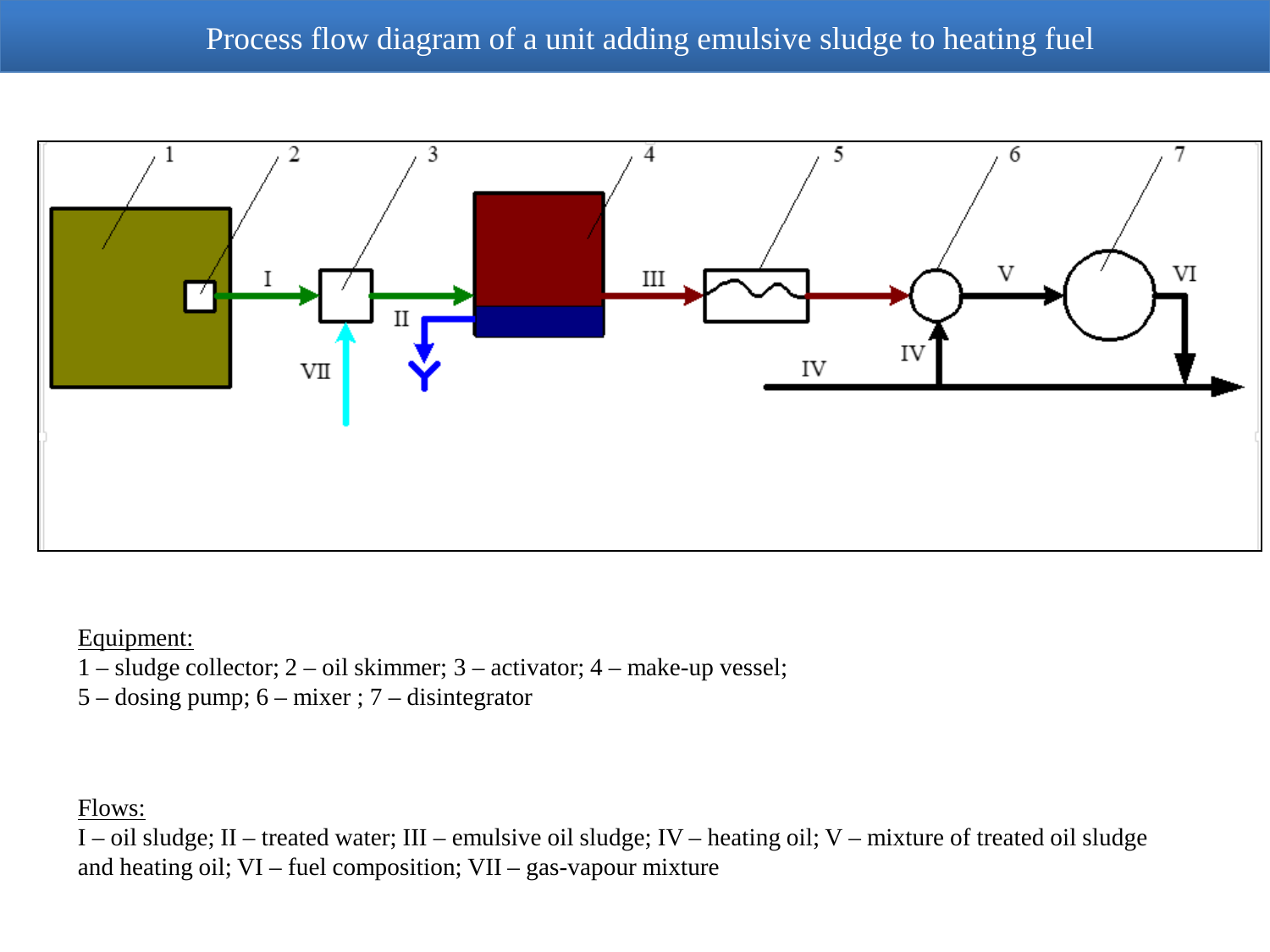- Atyrau Refinery, LLP
- Bashneft-Ufimsky Refinery, PJSC
- NNK-Khabarovsk Refinery, JSC
- Shymkentnefteorgsintez, OJSC
- Slavneft-YANOS, OJSC
- Bashneft-Ufaneftekhim, PJSC
- Angarskaya Petrochemical Company, JSC
- Lukoil-Ukhtaneftepererabotka, OJSC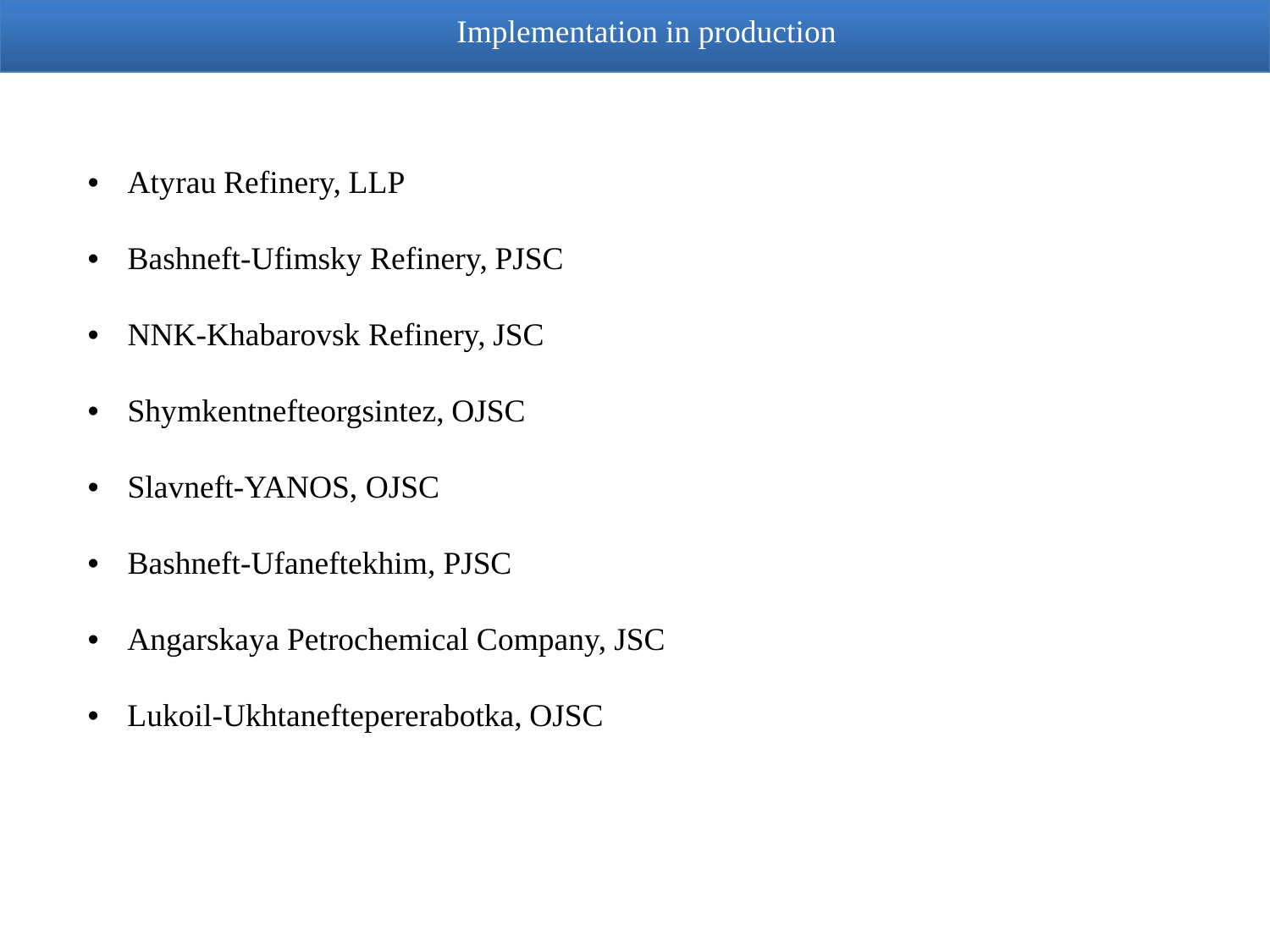## Flow diagram of oil sludge recycling to give bitumenous raw material



F-1 – furnace; T-1 – stripping tank; T-2 – oxidizing tank; T-3 – ready product tank; P-1 – screw-type pump; C-1 – compressor; Cc-1 – condenser-cooler; S-1 – separator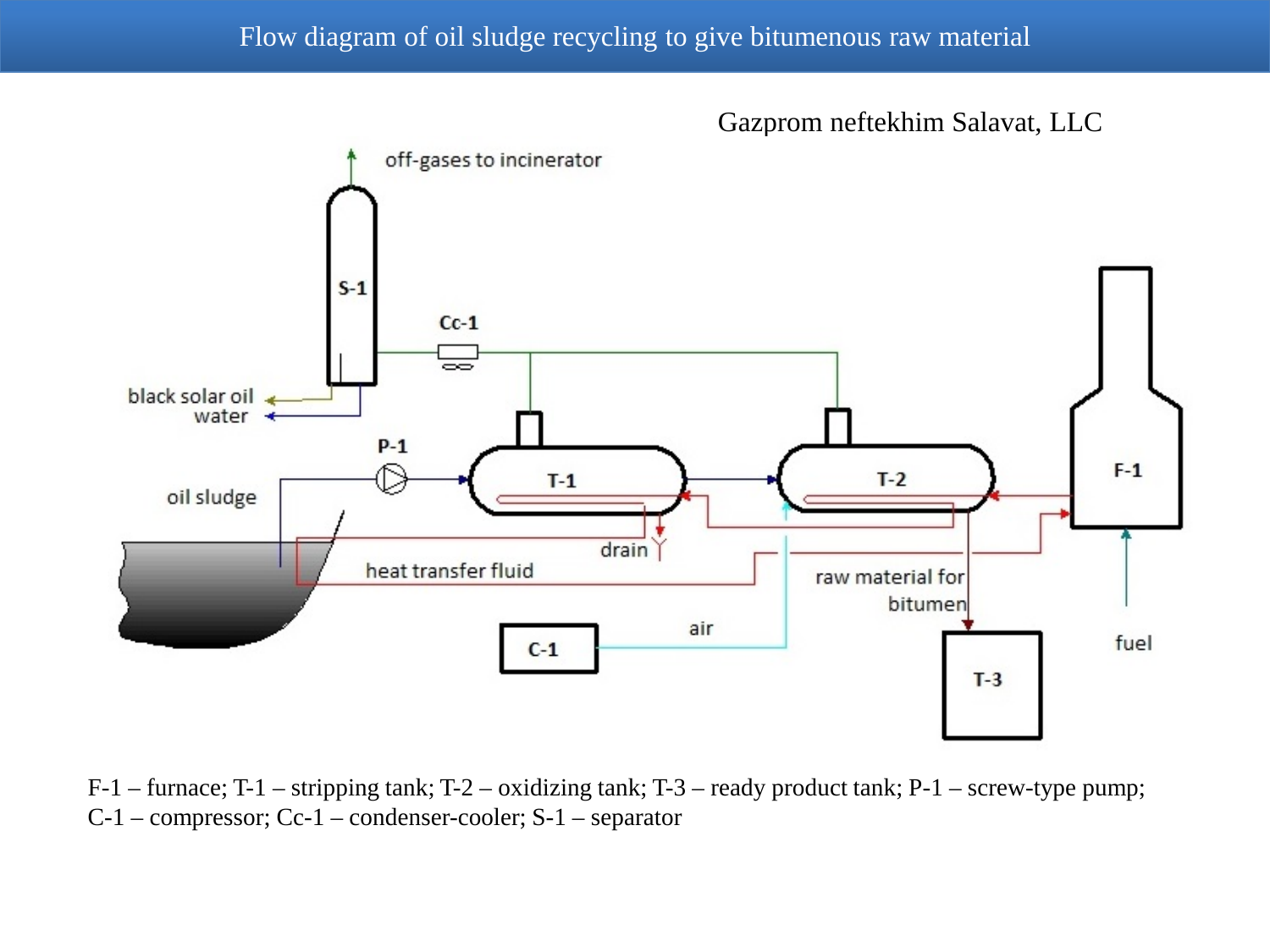



F-1 – furnace; S-1 – stripper; C-2 – oxidizing column; C-1 – compressor; KhK-1, KhK-2 – condensers; HE-1 – heat exchanger; T-1 – tank; G-1, G-2 – gas separators;  $P-1 - P4 - \text{pumps}$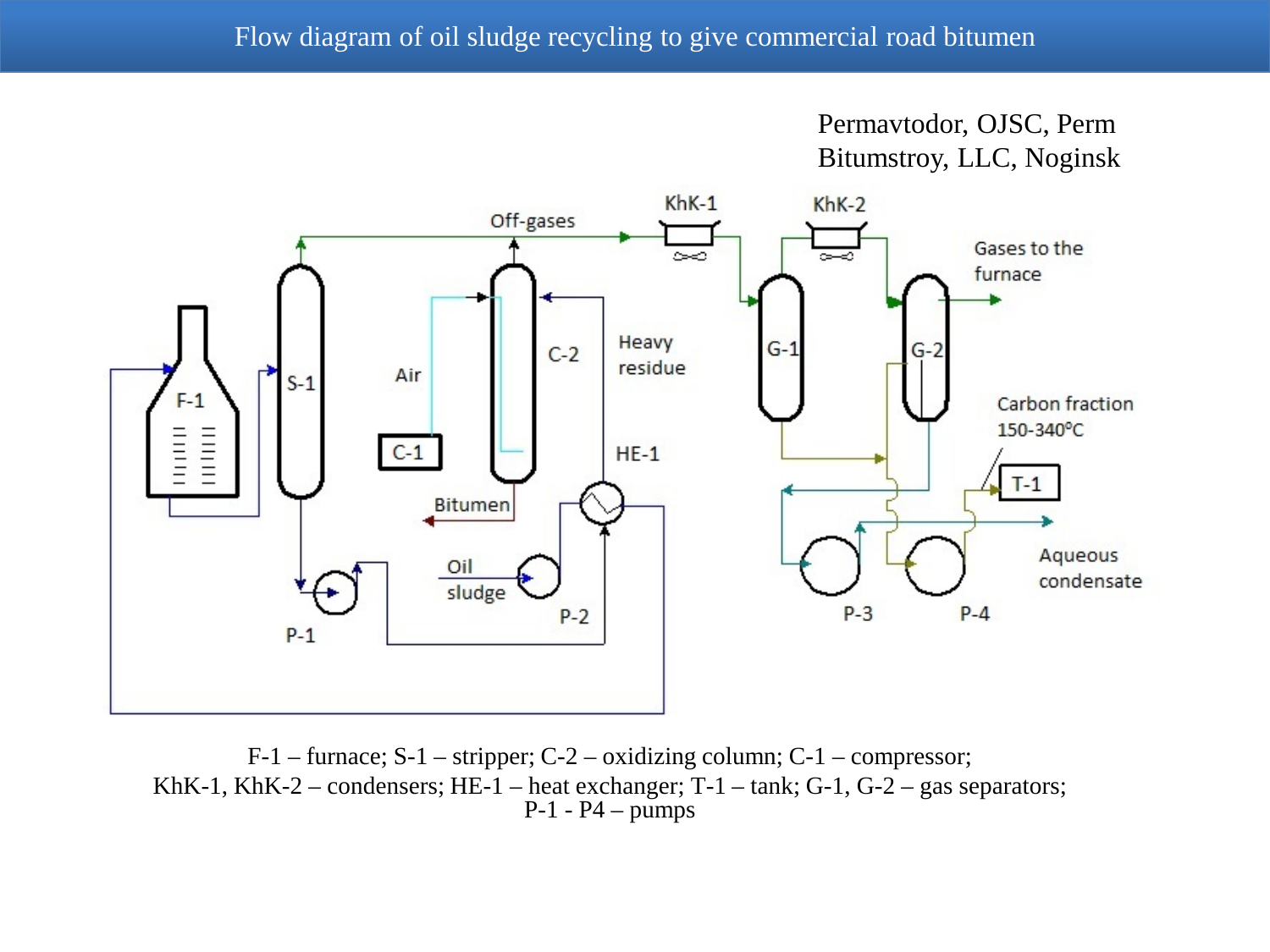

Designation:

1 – landfill with impervious bed, 2 – landfarming machines.

## Flows:

I – oil sludge, II – biological preparation; III – mineral fertilizers; IV – remediation material .